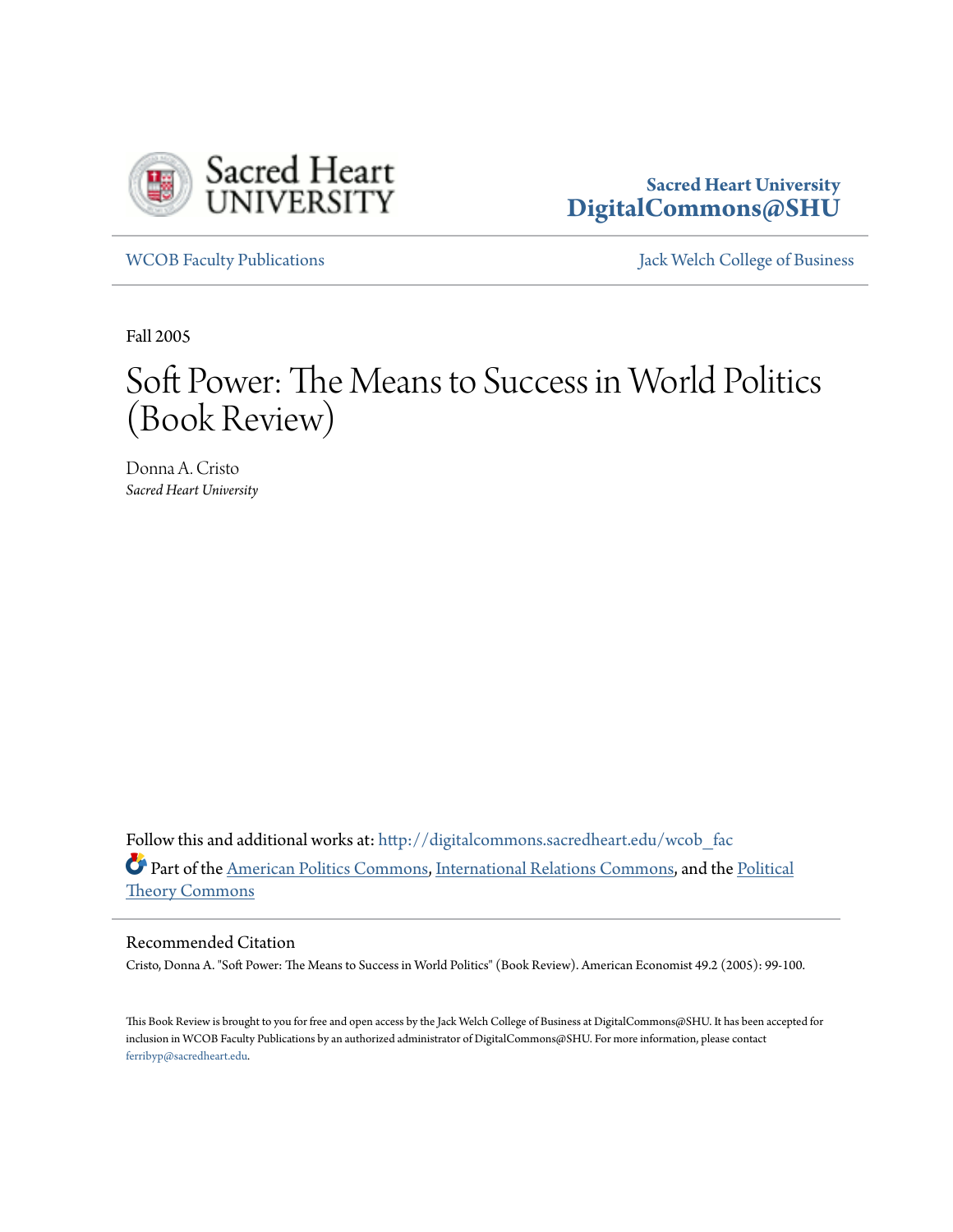#### *Soft Power: The Means to Success in World Politics, by Joseph S. Nye, Jr. NY: PublicAjfairs, 2004, pp. 175.*

In *Soft Power,* Joseph Nye advocates the benefits of using soft power in US foreign policy. His definition of soft power is as follows: "A country may obtain the outcomes it wants in world politics because other countries - admiring values, emulating its example, aspiring to its level of prosperity and openness - want to follow it (p. 5)." Of course, this is diametrically opposed to the use of hard power, which is predicated on the use of coercion, inducement, and at its most negative, force. Soft power can only be used if others acknowledge this power, and those who wish to use it, can shape it as a means to achieving their goals. As the author notes, in a free society, soft power cannot and is not shaped by those who wish to use its powerful influence. The author states that "much of American soft power has been produced by Hollywood, Harvard, Microsoft and Michael Jordan (p. 17)."

Soft power waxes and wanes based on world geopolitical events and the world's perception, rightly or wrongly, of the country in question. Fareed Zakaria (2003), in his expose in *Newsweek,* "Why America Scares the World and What to Do About it," states that America's soft power has been eroding since the end of the cold war. The cold war kept Europe pro-American as their distrust of the former Soviet Union was far greater than their distrust of the US abusing its immense economic and military power. However, the end of the cold war, which left only one superpower remaining, the US, has caused a widening worry that the US would shape and dominate the world; thus, this has caused a prevailing feeling of deep and widening mistrust from the rest of the world.

Although worthwhile, the strategy assessment of the US's use of soft power is not a new or novel idea. The management and psychology literature has long touted the benefits of using referent power (soft power) over coercive power (hard power). In their classic article, "The Bases of Social Power," Raven and French (1959), describe the five bases of power: reward, coercive, legitimate, referent, and expert. Referent power is based on identification and attraction, and yields the greatest influence in relation to the other bases along as this strong attraction exists. The authors point out that referent power has the broadest range of power. The most negative power is coercion, which decreases attraction, and thus referent power. In relation to the rest of the world, there are some countries and individuals that are attracted to the US and its culture and others that are not. This is especially true of Islamic fundamentalists who believe that the US's

secular culture is evil and corrupt. Moreover, many European countries have long shared feelings that their cultures are far superior to that of the US.

The major failure of the Bush administration in gaining broad support for the war against Iraq may in fact be a failure in assessing the strength of the referent power of the US, which had been eroding for many years prior to the administration. Although it would have been best to move ahead with broad support using soft power, the US could not use what they did not have. The fault of the Bush administration could lie in their immediate use of coercive power without the exploration of the other bases of power before declaring war. But it is important to note that France, Germany, and Russia had their own self-interest in mind when they opposed the war against Iraq. These countries had a long history of trying to weaken the containment of Iraq to ensure that they could have good trading relations with it.

The book is well written and well researched, and is a worthwhile read. It certainly would generate a great deal of introspection and discussion. The book explores the sources of American soft power as well as the sources of the Soviet Union, Europe, and Asia. The author comments and assesses how soft power should be wielded, noting full well that there are many limitations to its creation and its use. As Nye states.

Soft power is more difficult to wield, many of its crucial resources are outside the control of governments, and their effects depend heavily on acceptance by the receiving audiences. Moreover, soft-power resources often work indirectly by shaping the environment for policy, and sometimes take years to produce the desired outcome, (p. 99)

These difficulties aside, the US has been sadly lacking in its creation of soft power. In its arrogance at being the only superpower remaining, the US has ignored the need to create soft power, and thereby has dismissed its use in obtaining its long-term strategic goals in foreign policy. Nevertheless, there are times when coercive power is necessary and is the only means to create a successful outcome. However, the creation of government created and sanctioned soft power would go a long way in accomplishing goals without diminishing credibility. Nye concludes that the US needs a better strategy for wielding soft power and that the US needs to combine hard and soft power to meet the new challenges in years ahead. I agree. The tough part will be in the execution.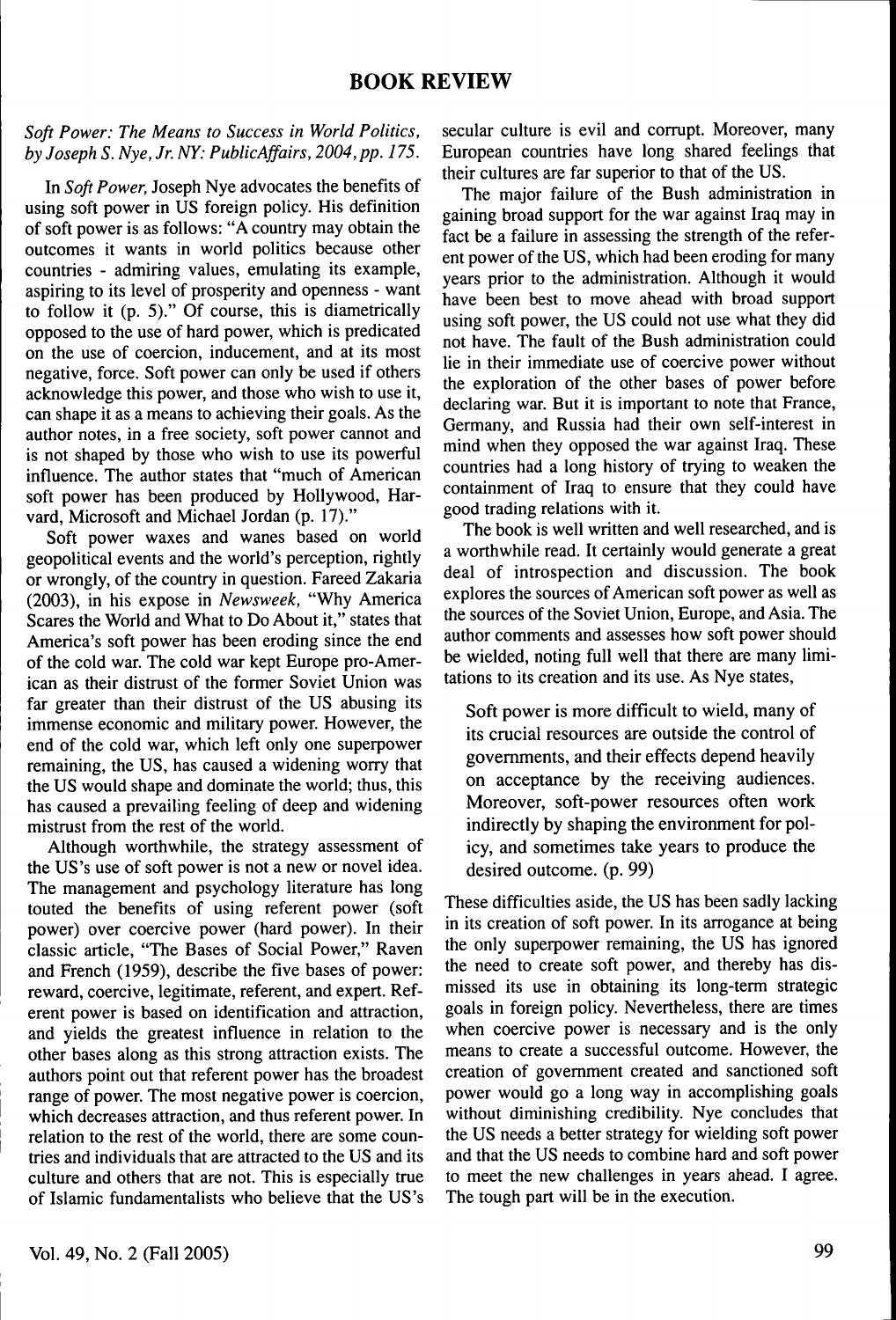- French, John R. P. French, and Bertram Raven. (March 24, 2003), pp. 18–33. (1959). "The Bases of Social Power," In Studies *in Social Power,* edited by Dorwin P. Cartwright.<br>
MI: Institute for Social Research—University of Pace University MI: Institute for Social Research—University of Michigan.
- **References** Zakaria, Fareed. (2003). "Why America Scares the World and What to do About It," *Newsweek*

**Sacred Heart University**